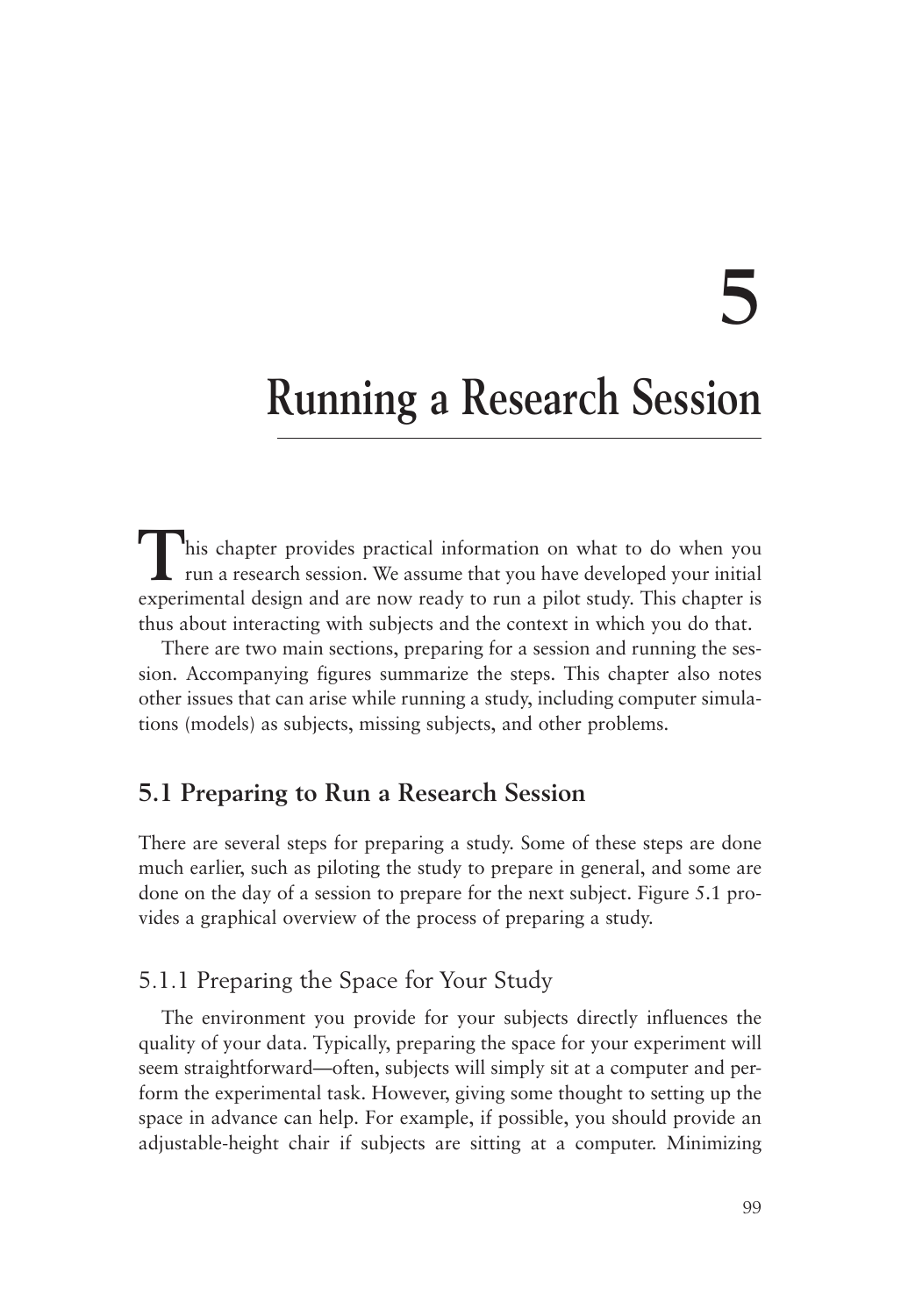**Figure 5.1.** A pictorial summary of preparing a research session, along with the section  $(\S)$  or sections  $(\S \S)$  that explain each step.



screen glare from overhead lights can be important—it may be helpful to use an incandescent table lamp instead of bright fluorescent ceiling fixtures. Allow for the possibility that some of your subjects may be left-handed—we have seen experimental setups that were very awkward for left-handers to use. In general, try to take the perspective of your subjects and make the setup as comfortable as possible for them.

In setting up the space, it is also important to consider possible distractions. For example, if your experimental space is next to an office or opens on a busy hallway, consider the possibility that loud conversations nearby may distract your subjects. The ideal setup for running individual subjects is a sound-isolated chamber or room, but such a space is not always available. A simple sign that reads "Experiment in Progress—Quiet Please" can help a great deal. If you must collect data in a room used for other purposes, such a sign can also help avoid accidental intrusions by others who may not realize an experiment is in progress. (Also, take the sign down after the study,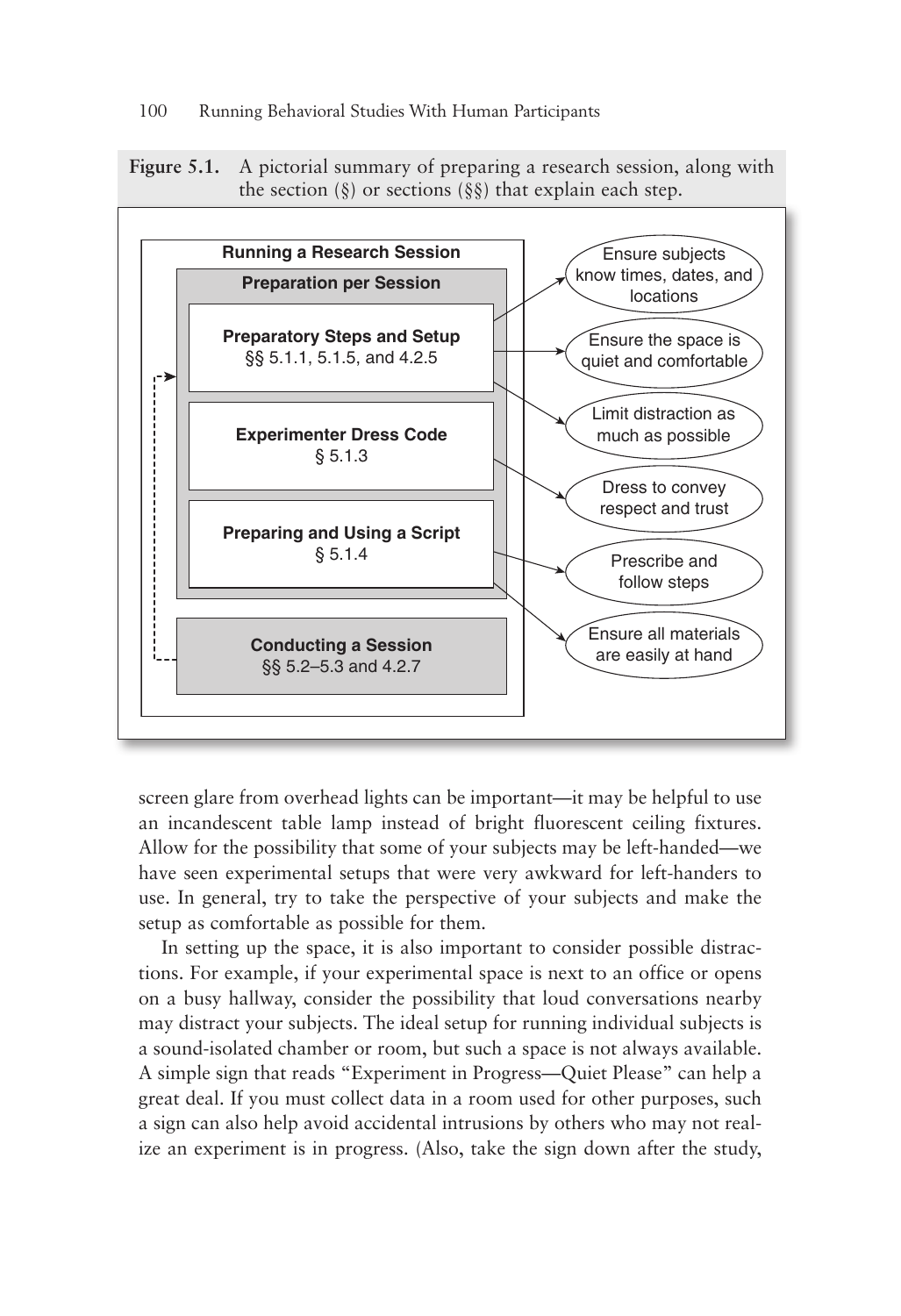or people in the building will learn to ignore it.) It is also best to remove "attractive nuisances"—objects that invite inspection—from the experimental space. For example, one of us collected data in a room that had a shelf full of toys and puzzles used in another study—until we found a subject playing with a puzzle rather than performing the experimental task!

Often, subjects may have to wait after arriving at your study, perhaps as other subjects finish. While you should try to minimize waiting time—unlike a doctor's office or driver's license center, your subjects don't *have* to be there—it is important to provide a comfortable place to wait. If the only waiting area available is a hallway, try at least to place chairs in an appropriate location with a sign that says "Please wait here for [TitleOfExperiment] experiment."

Figures 5.2 and 5.3 show two spaces used for running subjects in a psychology department. Figure 5.2 shows a small storage space used as a single-subject data-collection station. A table lamp is used to avoid glare from overhead fluorescent lights, and the room is kept free of distractions. The room is on a quiet, rarely used hallway, so this space provides good isolation. A nearby workroom serves as a reception and waiting area, as well as office space for research assistants. If there is not an easy way to watch the subjects through a one-way mirror, we have found video baby monitors to be helpful.

## **Figure 5.2.** A storage space used as a single-subject data-collection station.

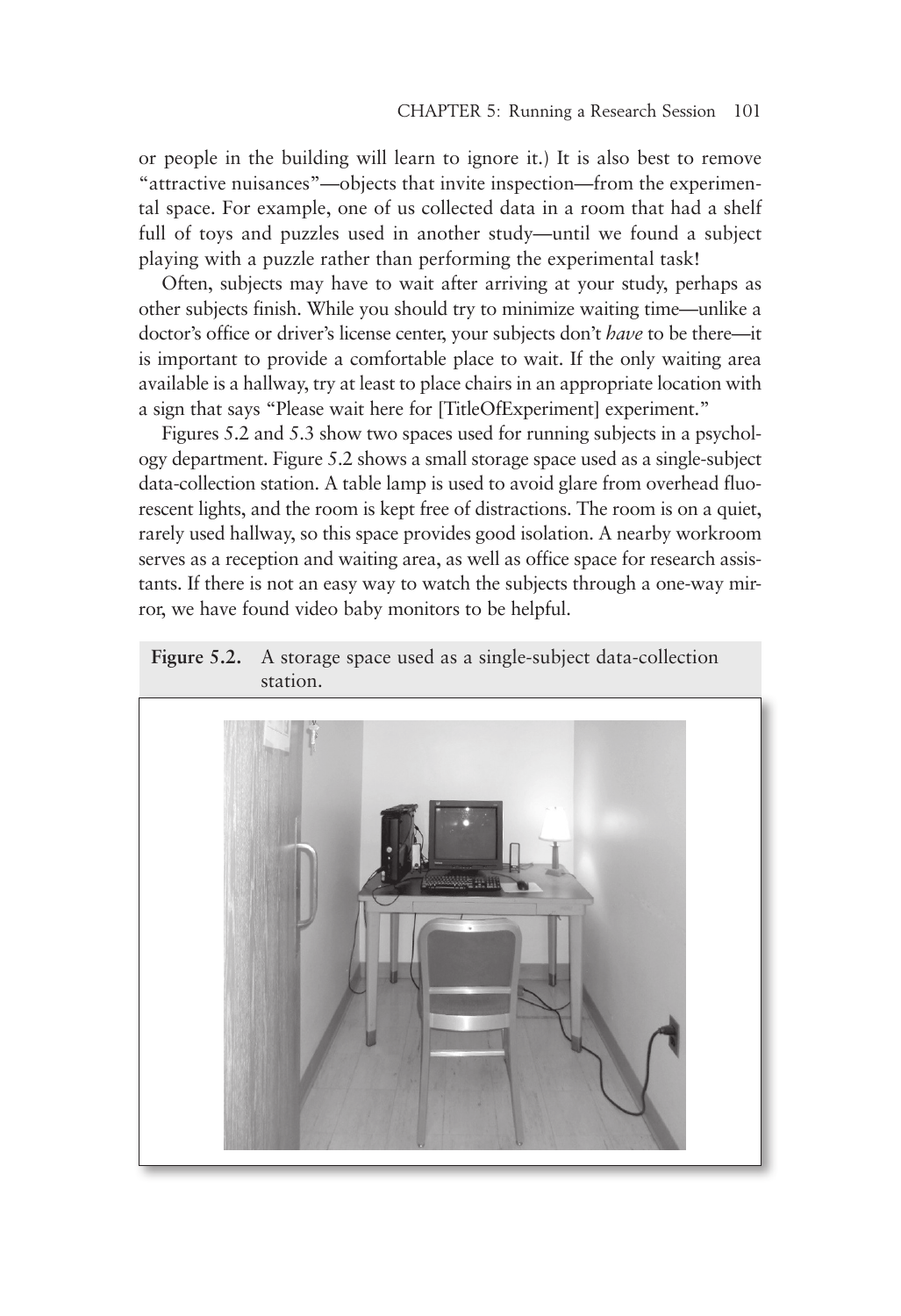**Figure 5.3.** An office space used to house multiple data-collection stations.



Figure 5.3 shows a large office used to house multiple data-collection stations. Office dividers separate the stations and provide some visual isolation while allowing a single experimenter to instruct and monitor several subjects simultaneously. In such setups, subjects are sometimes asked to wear headphones playing white noise to provide additional isolation. In this space, subjects wait for their sessions in the hallway, which also has a sign asking for quiet.

# 5.1.2 Piloting

As mentioned earlier, conducting a pilot study based on the script of the research study is important. Piloting can help you determine whether your experimental design "works." If a revision to the study is necessary, it is far better to find it and correct it before running multiple subjects, particularly when access to subjects is limited. It is helpful and far less stressful to think of designing experiments as an iterative process characterized by a cycle of design, testing, and redesign, as noted in Figure 1.1. In addition, you are likely to find that this process of running an experiment works in parallel with other experiments and may be informed by them (i.e., lessons learned from ongoing related lab work may influence your thinking).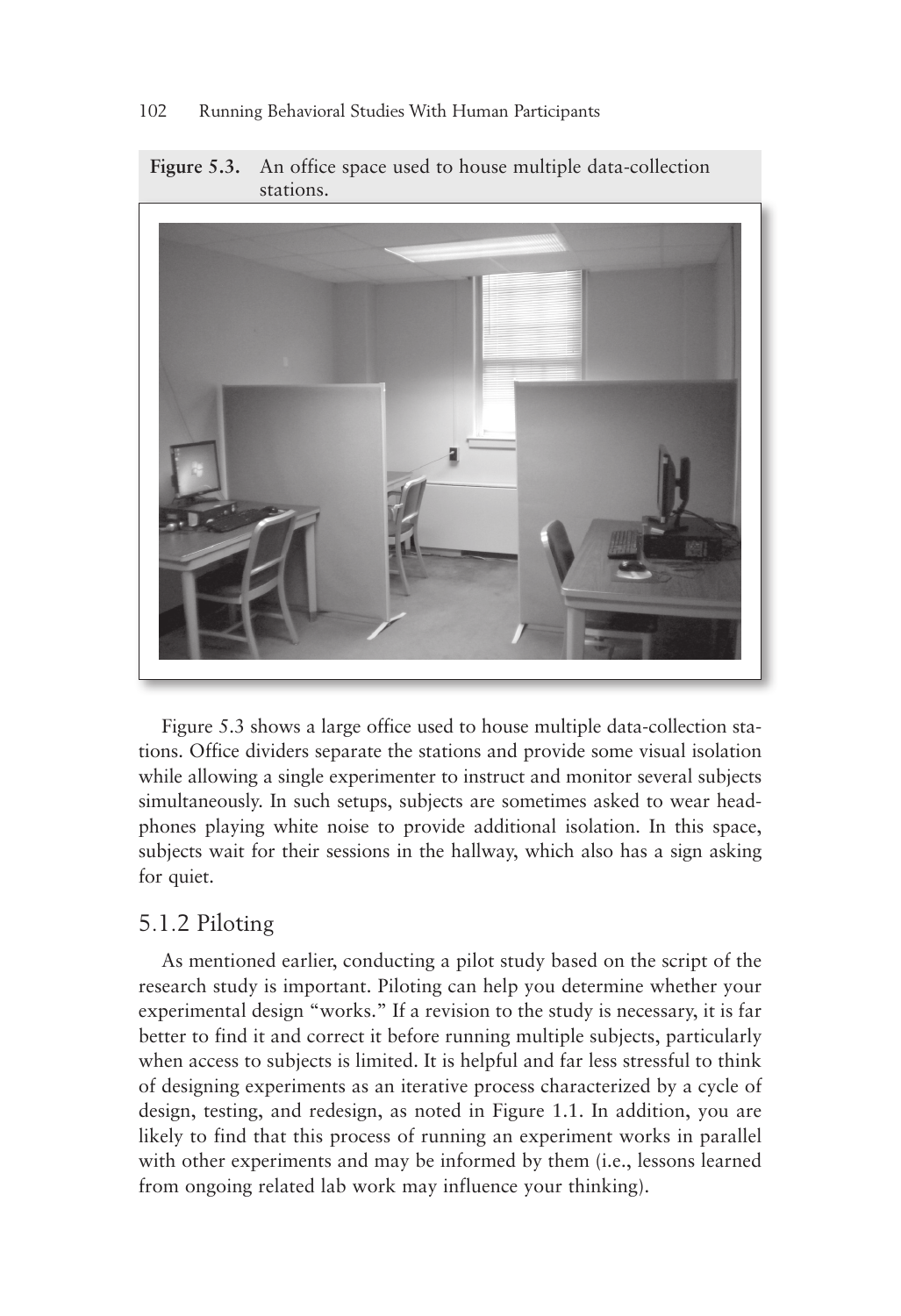Thus, we highly recommend that you use pilot studies to test your written protocols (e.g., the instructions for experimenters). The pilot phase provides experimenters the opportunity to test the written protocols with practice participants and is important for ironing out misunderstandings, discovering problematic features of the testing equipment, and identifying other conditions that might influence the participants. Revisions are a normal part of the process; do not hesitate to revise your protocols in consultation with the principal investigator (PI). This will save time later. There is also an art to knowing when not to change the protocol. Your PI can help judge this!

The major reason for returning to the topic of piloting is that the pilot study provides an opportunity to think through the issues raised here—the setup of the experimental space; interacting with subjects before, during, and at the conclusion of the experiment; and so on. Especially for an inexperienced experimenter, pilot testing provides an opportunity to practice all these things. In some cases, it may be effective to begin pilot testing with role-playing—one member of the research team plays the role of the subject, while another plays the role of experimenter.

You will often start piloting with other experimenters and then move to officemates and people down the hall. One researcher we know gets Institutional Review Board (IRB) approval early and switches to subjects that can be kept, using them as pilot subjects. When the process is smooth, this researcher declares them keepers. This is expensive, but for complicated studies is probably necessary because your lab mates know too much to be useful pilot subjects. It is important to keep in mind that once you involve actual subjects whose data you may keep, or who are recruited from a subject pool, all the issues concerning IRB approval discussed earlier come into play.

It is also important when piloting to test your data-gathering and analyses steps. We have wasted significant amounts of resources when the apparatus did not measure what we thought it did, and we know of numerous studies where the format of the study software output did not load easily and directly into analysis software or did not record the information that was later found to be needed. So, as an important part of piloting, take some of the pilot data and test-analyze them to see that the data are recorded cleanly and correctly, that they load into later analysis tools, and that the results you want to examine can be found in the recordings you have. You can also start to see if your manipulations are leading to changes in behavior.

## 5.1.3 Experimenter Dress Code

The goal of a dress code is to convey a serious atmosphere and to encourage respect and cooperation from your subjects. You should consider the impression you wish to make and will make when running your experiment.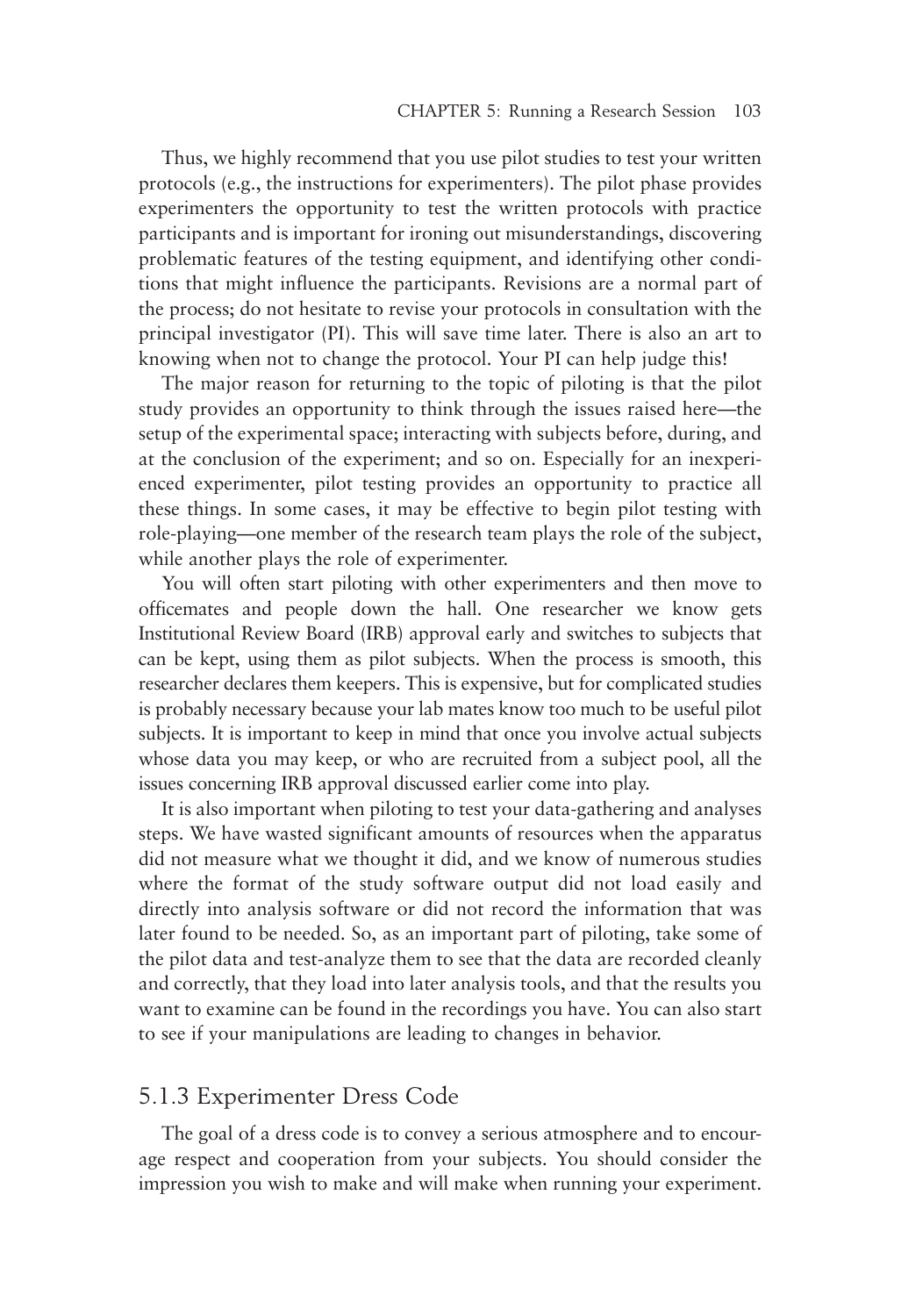This consideration should include how you wish to position yourself (in a way that commands respect while making the participants comfortable enough to perform the task), the type of experiment, and the type of participants in the experiment.

In most cases, we recommend wearing a semiprofessional outfit ("office casual"), such as a dress shirt with dress slacks, when running experiments. This helps you look professional and prepared but not intimidating. Semiprofessional dress helps convey the experiment's importance without overwhelming the participant. However, appropriate dress may vary depending on your subject population. If you are a college student interacting with college-student subjects, it may be best to dress like a college student—but think of a college student who wants to make a good impression on a professor, not a college student hanging out in the evening. It is certainly best to avoid things like T-shirts with slogans some might find offensive, low-cut blouses, very short shorts or skirts, or flip-flops. If you are working with non-student adult subjects, business casual is a better choice of dress. If your subjects are expert professionals, you should dress in a way that would fit their workplace.

#### 5.1.4 Preparing and Using a Script

Your research study will likely have a script of how to run the session. If it does not, it should, because a script will help you run each subject in a confident and consistent manner. The script will often start with how to set up the apparatus. Before the subject's arrival, the experimenter needs to set up the apparatus and should be ready to welcome the subject. Incorrectly or inconsistently applied procedures cause inconsistencies in running the experiment (e.g., omission of an instruction resulting in noisier data). Consequently, the script that appropriately represents required procedures plays an important role in conducting a successful experimental study. Appendix 2 provides an example study script.

The setup should include making sure all materials that will be used in the session are available (e.g., forms, at least one backup copy) and that the apparatus is working. If batteries are used for any part of the apparatus (e.g., a laser pointer, a DVD remote), spare batteries should be on hand.

# 5.1.5 Before Subjects Arrive

Your interaction with the subjects you've recruited begins before they arrive. It is wise to remind subjects by phone or e-mail the day before a study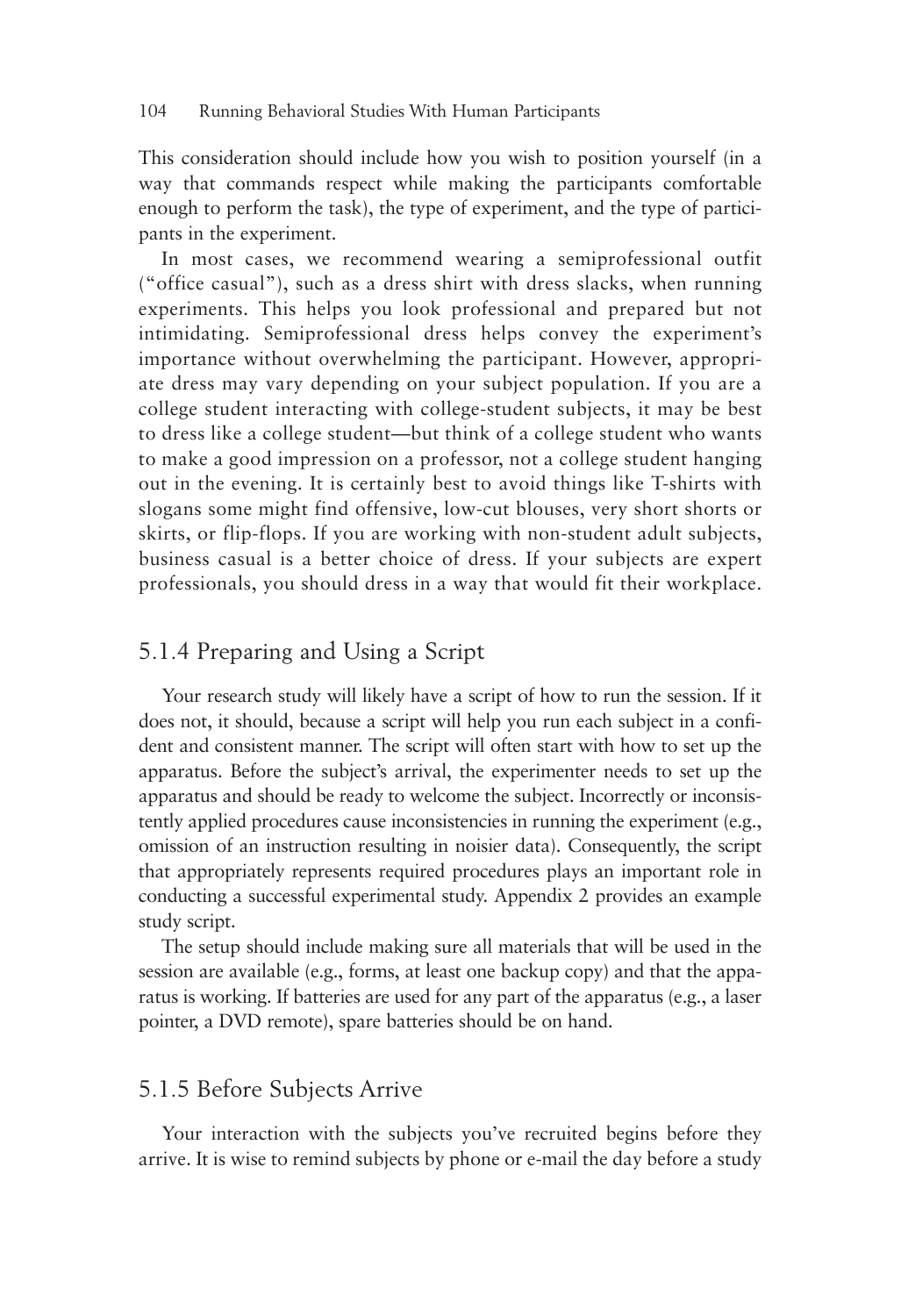is scheduled, if they have been scheduled farther in advance, and to repeat the time, place, and directions in the reminder. If there is a time window beyond which you cannot begin the study—for example, you might need to exclude from a group study anyone who arrives more than 5 minutes late make sure this is clear as well.

As you schedule the times to run, you should take advice about when to schedule times. It is usually appropriate to schedule times during normal business hours (which in a university lab may be 10 a.m. to 6 p.m.). If you are running subjects outside of these normal hours you should have a discussion with the PI about safety for you and the subjects (how to reach the PI, for example). You should also consider practical issues such as whether the building will be locked after normal business hours or on weekends. If your subjects are traveling some distance to be in your experiments, do parking restrictions or bus schedules change after hours or on weekends?

It is also important to be clear about where the study is. Make sure that your subjects have clear directions to the location of your study. On a college campus, it may be important to provide directions and identify nearby landmarks. If subjects are driving to the location of your study, make sure you provide clear instructions on where to park and whether they are expected to pay for parking. Make sure the door to the building is unlocked, or have someone meet subjects at the door—one of us knows of an experiment in which several subjects were not run and hours of data collection were lost because the experimenter didn't realize the campus building would be locked after 5 p.m. and the subjects were literally lost.

You should also provide clear directions to the specific room in which the study is held. Several of us have seen research subjects wandering the halls looking for the room their experiment is in. It is also helpful to clearly mark the place where the experiment will be (or the place where subjects should wait)—a simple sign that says "Skill Acquisition Experiment here," for example, may save a lot of confusion in a building where all the halls and doorways look pretty much alike and where multiple experiments are in progress, or in buildings where the rooms are not numbered appropriately. If subjects must pass a receptionist to find your study, make sure the receptionist knows where the study is and who is running it—many people will stop to ask even if they think they know where they're going.

Making it as easy as possible for subjects to find your study and to arrive in a timely manner is important to ensure that they arrive ready to participate, with minimal anxiety. This helps in establishing the cooperative relationship with your subjects that will yield the best results for your experiment.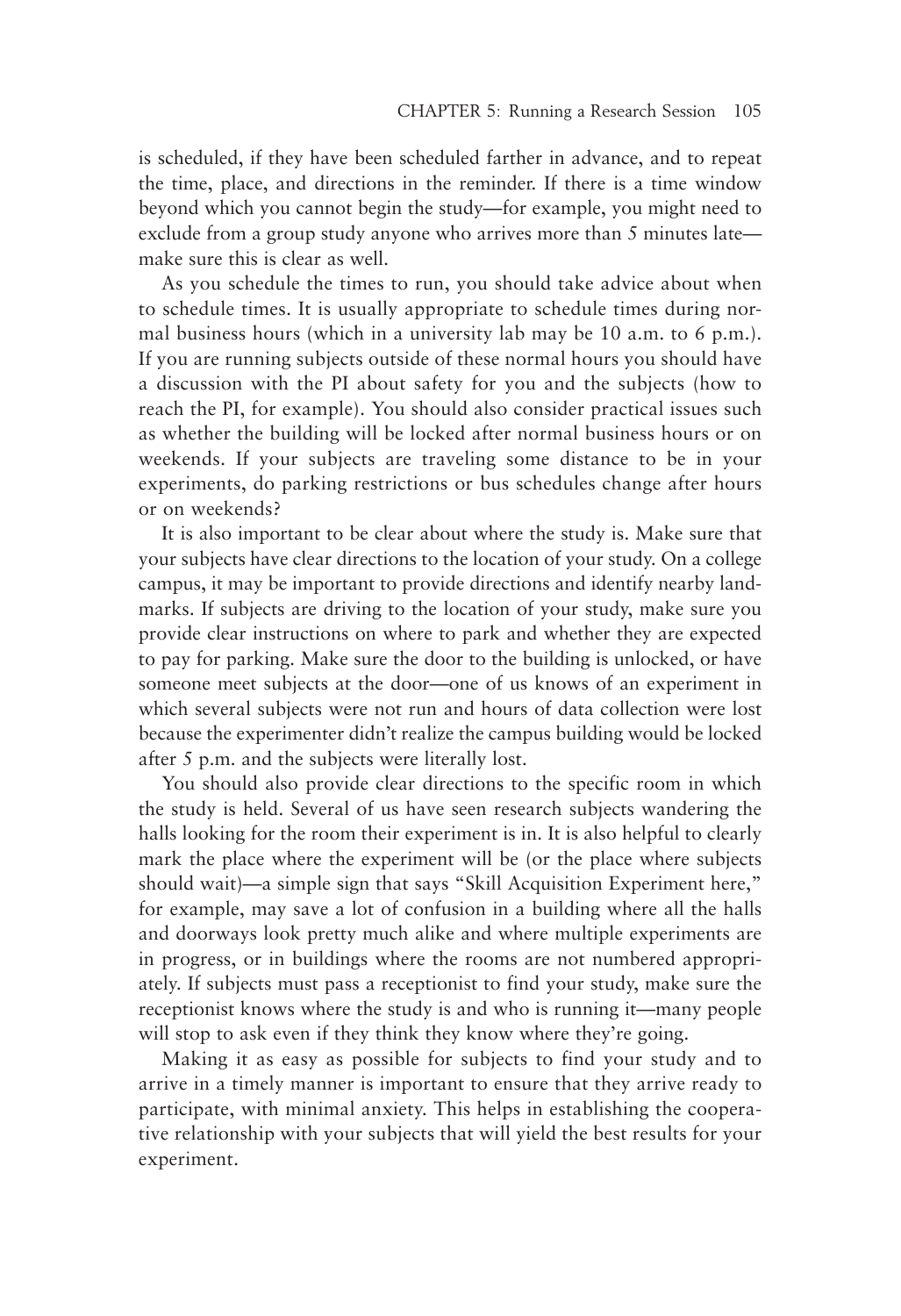# **5.2 Running a Research Session**

A research session will have roughly four phases: welcoming the subject, running the study itself, debriefing the subject, and then providing the subject with compensation when promised. Figure 5.4 provides a graphical overview of running a research session.

# 5.2.1 Welcome

As the experimenter, you are taking on a role similar to that of a host; thus, it is appropriate to welcome participants to the study. You might provide them reading materials if they have to wait and should answer any questions they have before the study begins. It is also appropriate to confirm their names (for class credit) and to confirm for them that they are in the right place at the right time. If the experimental protocol permits it, you might also indicate how long the study will take. This helps set the stage for the study itself.

The first event after welcoming subjects is typically the informed consent procedure. It is important to take this seriously—while it will become routine to you, it is likely not routine for your subjects. Rather than simply handing a subject the consent document and saying, "You have to sign this before we can start," take the time to explain the major points and to provide an opportunity for questions. Many will have no questions and will glance quickly at the document before signing it. Nevertheless, your approach every time should be one that allows the subject an opportunity to understand and think about what he or she is agreeing to.

# 5.2.2 Talking With Subjects

When you welcome the subjects to your study and the study area, you might feel uncomfortable in the first few sessions you run. After you have run a few sessions, this discomfort will go away. In a simple study, you can be quite natural, as there is nothing to "give away." In more complex studies, you will be busy setting up the apparatus, and this tends to make things less stressful for you. It is important, however, to realize that talking with subjects before they begin the experiment plays an important role in getting good data. Often, subjects come to the lab feeling nervous, with little or no experience participating in research and, perhaps, with misconceptions about the nature of behavioral research. For example, it is not unusual for students participating in university subject pools to believe that all experiments involve deception or that all researchers are surreptitiously evaluating their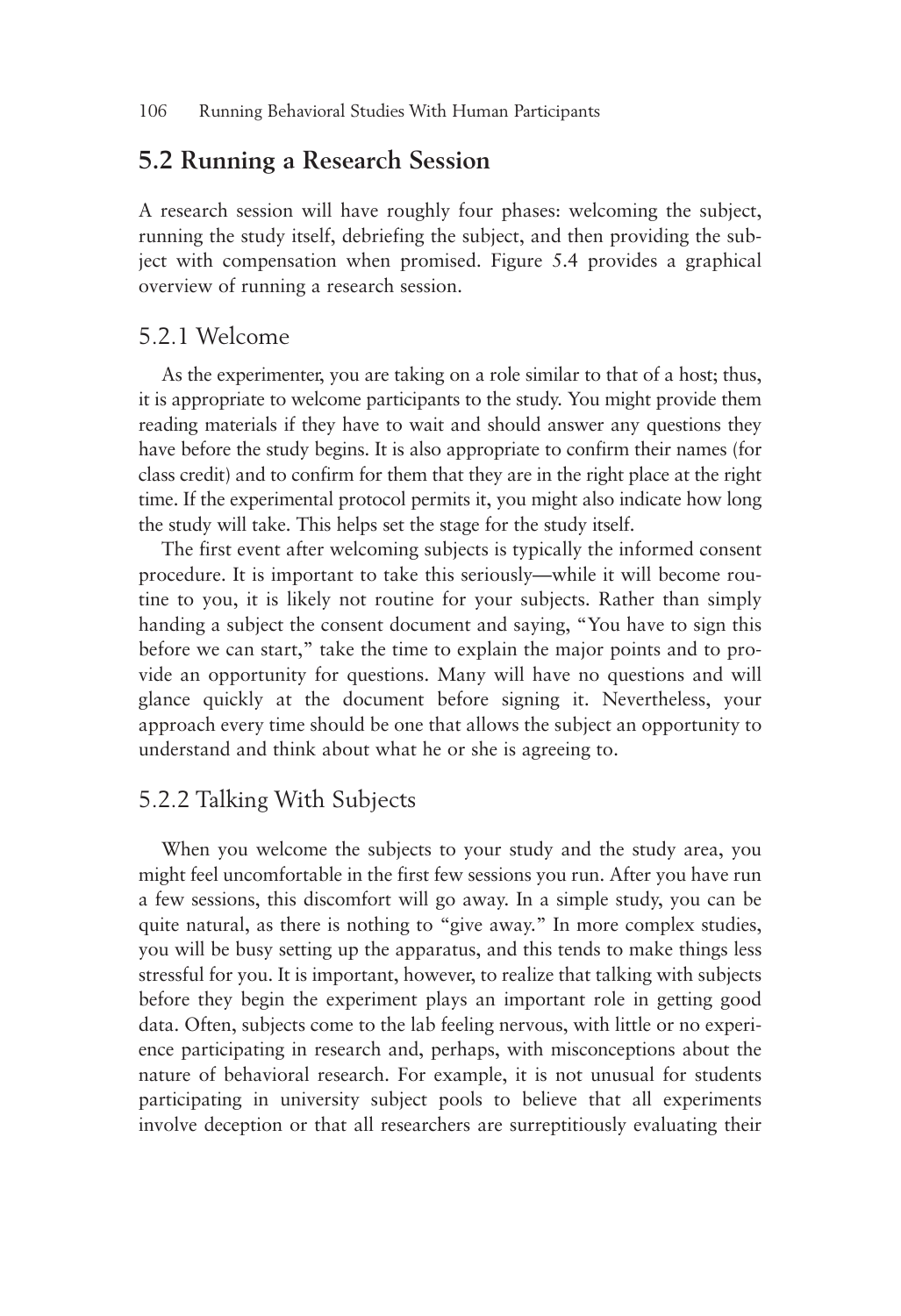**Figure 5.4.** A pictorial summary of running a research session, along with the section  $(\S)$  or sections  $(\S \S)$  that explain each step.

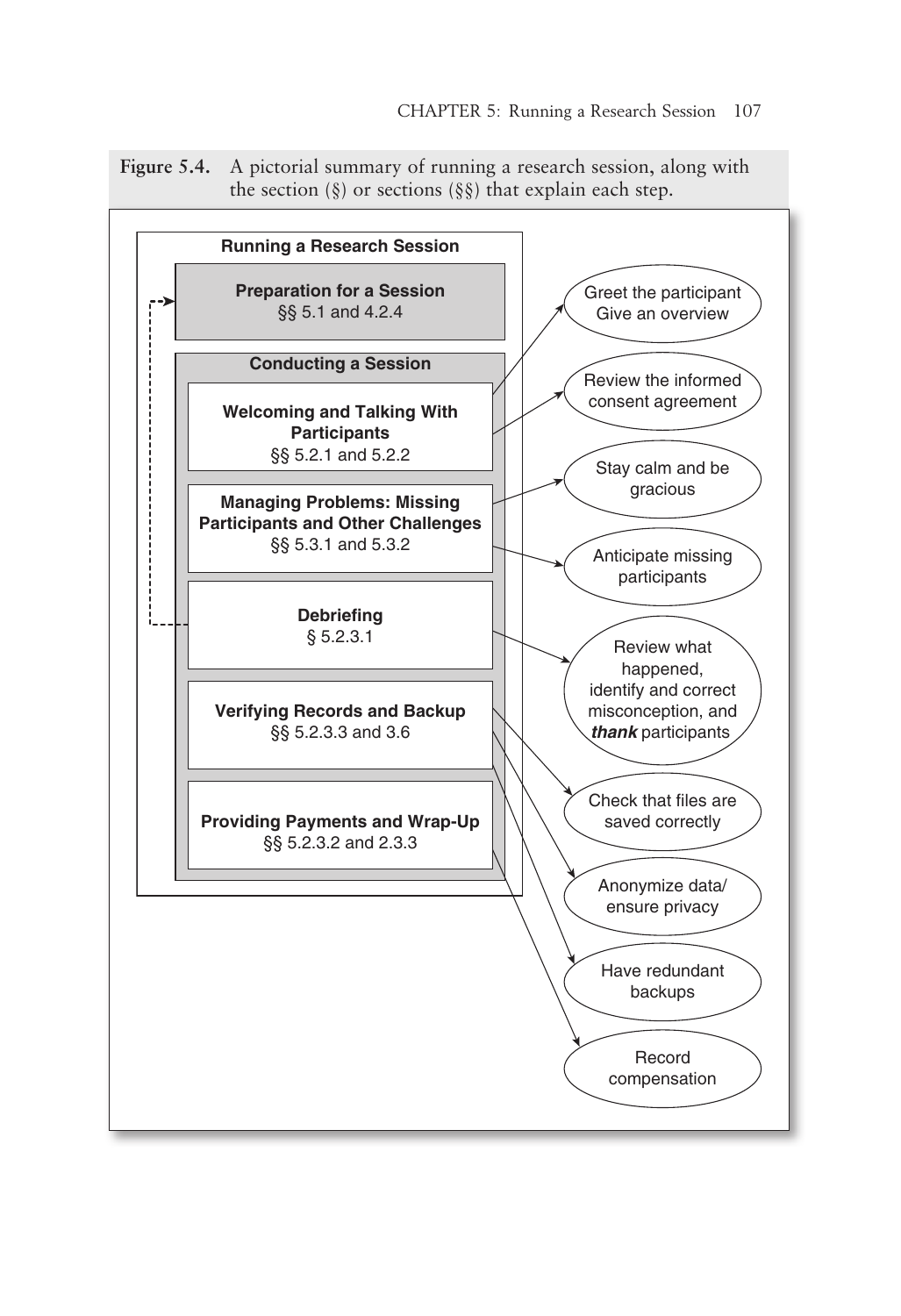personalities or possible mental disorders. Interacting in a natural, cordial way and explaining clearly what your subjects will be asked to do can go a long way toward alleviating the subjects' anxiety and ensuring that they do their best to comply with the instructions and complete the experimental task. In our experience, it is all too easy for experimenters to interact with subjects in a rote and too remote manner that increases rather than alleviates their anxiety. Remember that although you may have repeated the experimental protocol dozens of times, it is the first time for each subject!

In nearly all cases, abstaining from extraneous comment on the study is an important and useful practice that makes all parties concerned more comfortable. Many experimental protocols require not giving the subject feedback during the study. In these cases, your notes will probably indicate that you tell the participants at the beginning of the session that you are not allowed to provide them feedback on their performance. Generally, the debriefing can handle most questions, but if you are not sure how to answer a question, either find and ask the PI or take the subject's contact information and tell him or her you will get an answer. And then do it! This also means that when you are running subjects for the first couple of times, someone who can answer your questions should be available.

In social psychology studies or where deception is involved, you will be briefed by the investigator and will practice beforehand. In this area, practice and taking advice from the lead researcher is particularly important.

Be culturally sensitive and respectful to the participants. Consult with the lead investigator if you have general questions concerning lab etiquette or specific questions related to the study.

There are a few things that seem too obvious to mention, but experience tells us that we should bring them up. Don't ask a subject for his or her phone number, no matter how attractive you find the subject! The experiment is not an appropriate context to try to initiate a romantic relationship. Don't complain about how hard it is to work in the lab or how difficult you found your previous subject. Don't tell a subject that his or her session is the last session of your workday, so you hope the session is over quickly. And so on. It might seem that nobody with common sense would do any of these things, but we've seen them all happen.

# 5.2.3 Concluding a Session

After your subject has finished participating in your experiment, several important parts of your interaction with him or her remain to be completed. These include debriefing, providing compensation, and checking the data.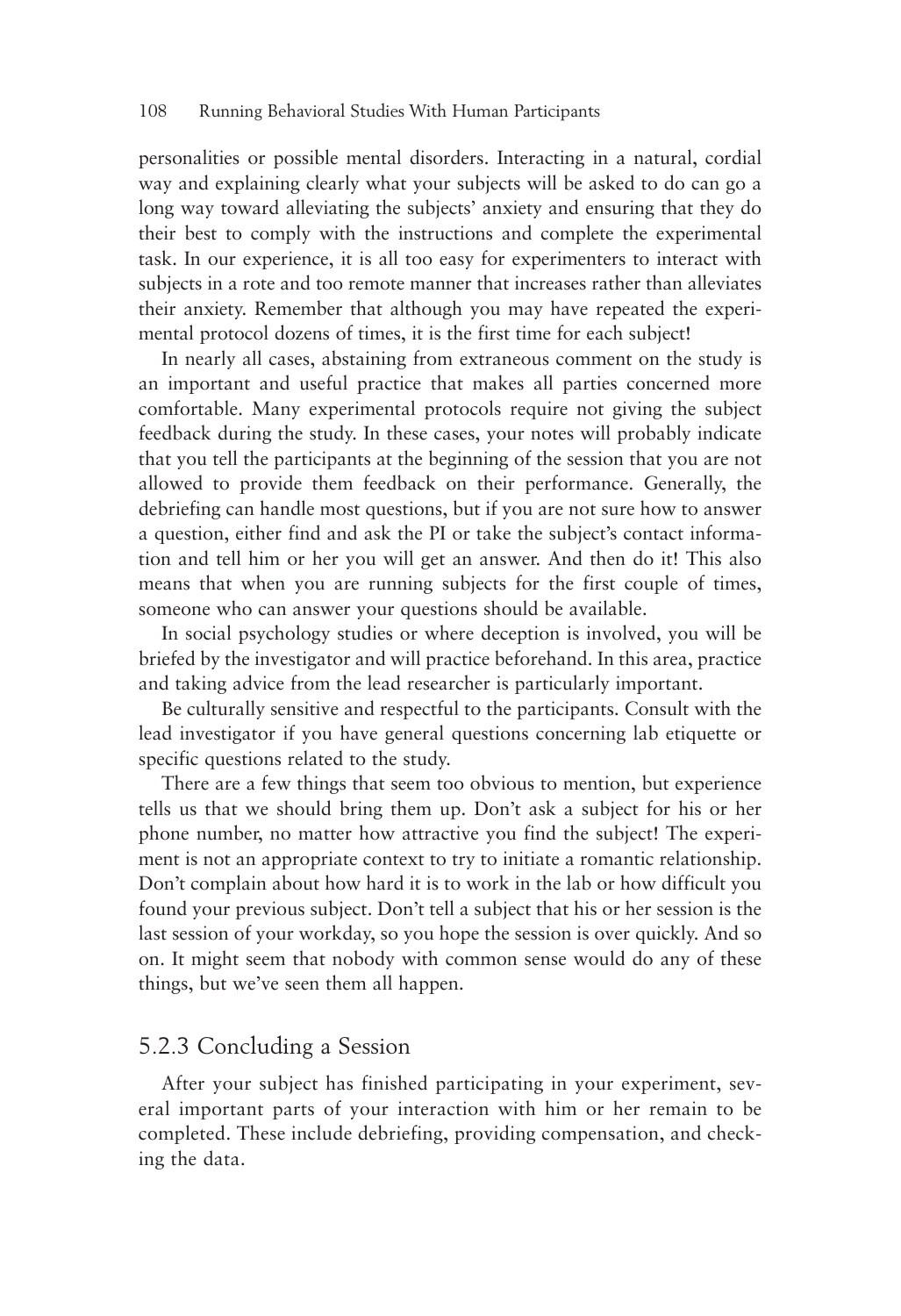It is also wise when concluding the experiment to make sure you have all the information you need from the subject. Do you have your copy of the consent document signed by the subject? Is information that will allow you to link pencil-and-paper data with computer data files properly recorded?

#### *5.2.3.1 Debriefing*

The American Psychological Association's ethical principles offer a general outline of debriefing procedures. For many experiments, the lead researcher may provide additional guidance. Experimenters should ensure that participants acquire appropriate information about the experiment—such as the nature, results, and conclusions of the research. If participants are misinformed on any of these points, investigators must take time to correct these misunderstandings. Also, if any procedures in a session are found to harm a participant, the research team must take reasonable steps to report and alleviate that harm.

Reviewing your plans for debriefing will be part of obtaining approval for your experiment from the IRB or ethics panel. Sometimes, there are local rules about debriefing—for example, a university subject pool may require a deeper educational debriefing for every study, even when the IRB does not. In an educational debriefing, you would describe the design of the study and the theoretical question it addresses in more detail, using keywords that allow the subjects to see connections between participating in your study and what they are learning in their classes. You may be required to provide a written debriefing or to have your debriefing approved by the administrator of your subject pool.

The experiment's procedures may cause participants to feel uncomfortable or alarmed (although this would be unusual). After the experiment is finished, investigators or experimenters should listen to the participants' concerns and try to address these problems. Mitchell and Jolley (2012) provided reasonable steps to follow when you debrief:

- a. Correct any misconceptions participants might have.
- b. Give a summary of the study without using technical terms and jargon.
- c. Provide participants an opportunity to ask any questions they might have.
- d. Express gratitude to the participants.

As with the informed consent procedure, you may find that some, even most, subjects are uninterested in the debriefing. Also, debriefing will become routine to you as you run more subjects. It is important not to let these things lead you to approach debriefing in a perfunctory way that conveys to all subjects that you do not consider it important. If only one subject appears interested, that is reason enough to take debriefing seriously.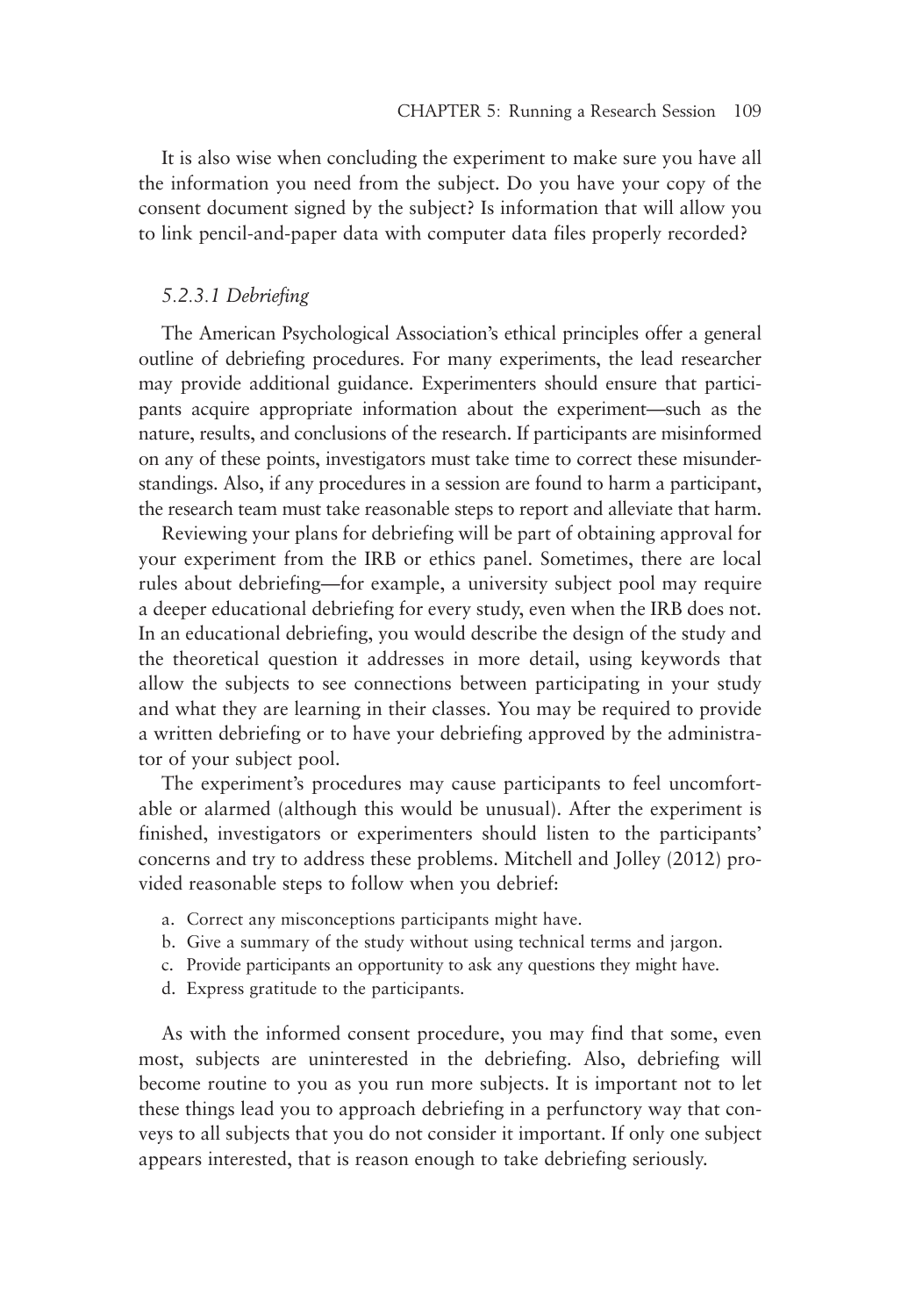As noted earlier, if your study has involved deception, you must usually reveal this deception to the subject. Even if there was no deception, it is good practice to spend a few minutes debriefing the subject about the purpose of the study—your hypotheses, how you hope to use the results, and so on. These are things you generally don't want to mention at the beginning of the experimental session but that will help your subjects understand the value of their participation.

When you have a study that can be perceived as being deceptive or when the study is a double-blind study, you should seek advice about how to debrief the participants. If deception is a procedural component, you will most likely have to explain this to the subject and ask that the subject not discuss the study until all the subjects have been run (after the study's completion date). For all studies, requesting that the subject refrain from discussing the study will help keep potential subjects from becoming too informed.

To review, double-blind studies prescribe that neither the subject nor the experimenter knows which treatment the subject has received. For example, the amount of caffeine a subject has ingested in a caffeine study with multiple possible doses would be revealed to the subject by a third party after the subject had left the experimenter, and this information would not be examined by the experimenters until all the subjects had been run. In these cases, you will have to explain the procedures of the study as well as provide a general rationale for double-blind trials. Otherwise, participants may balk at being given a treatment in a sealed envelope or by a person who is not the experimenter. Furthermore, events such as the Tuskegee experiment (see Chapter 3) underscore why procedural transparency is so essential.<sup>1</sup>

#### *5.2.3.2 Payments and Wrap-Up*

At the end of the session, you should be sure to compensate the subject as specified. Compensation can take the form of monetary payment, credit toward a class, or nothing. If you are paying subjects monetarily, check with your supervisor, as there are nearly always detailed instructions for how to process such payments. In any case, you should make sure that they receive their compensation, that you receive any required documentation back from them, such as receipts or signatures, and that you thank each participant for his or her assistance. Without the participants, after all, you cannot run the study.

<sup>&</sup>lt;sup>1</sup>The abuses associated with these studies led to the Belmont Report and the modern IRB process as a means of mitigating future risks to experimental participants.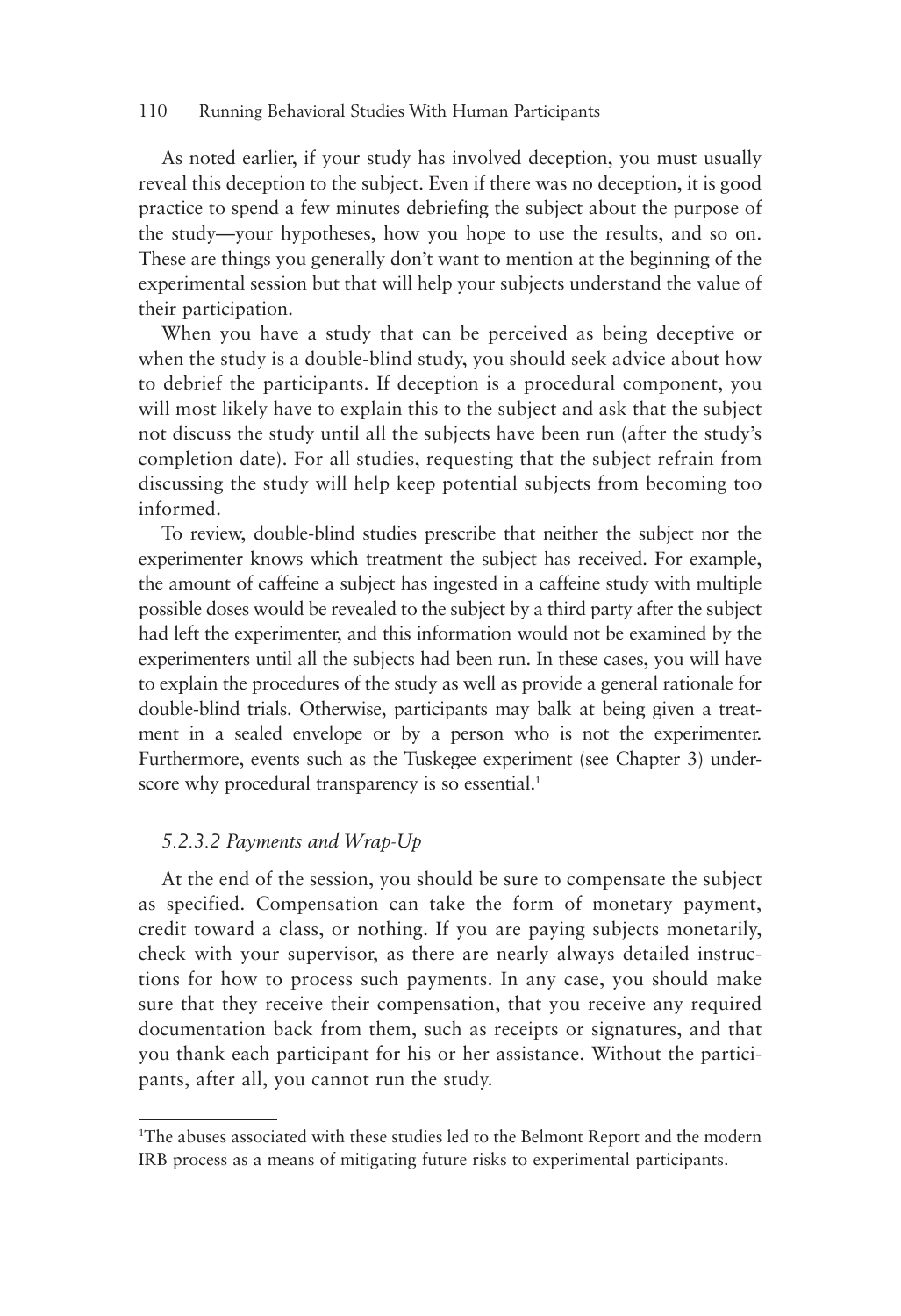At the end of the wrap-up, you should set up for the next subject. Make sure that copies of forms are on hand and that, if you have used such things as spare batteries, you restock.

#### *5.2.3.3 Verifying Records*

After each subject, it is a good idea to make sure data files are properly closed. For example, if an EPrime program is terminated not by running to its normal conclusion but by shutting down the computer, the data file may not be saved correctly. Any paperwork, whether it contains data (e.g., a questionnaire) or simply clerical work (how much credit should be given) should be verified and appropriately filed.

This is also an appropriate time to anonymize the data, as discussed in Chapter 3. You will, of course, want to retain a record of subjects' names for purposes of assigning credit or documenting payment, but if it is not necessary to associate subject names with data, the names should be removed as soon as possible. Depending on the nature of the research, you may want to store a list of subject codes and names that could later be used to relink identity information with the data, but you should consider carefully whether this is necessary.

It is also useful to keep notes about every subject. For example, if something unusual happened—the subject reported an apparent problem with the experimental software, the subject seemed to ignore instructions, a loud distraction occurred in the hallway—this should be noted so that the lead researcher or PI can make a judgment about whether to include that subject's data, whether to conduct additional tests on the software, and so on. Don't think, "I'll remember to mention this at the lab meeting"—you won't, at least some of the time. One of us asks our research assistants to initial a list of subjects to verify that everything went smoothly, including entering the correct information in the program running the experiment, starting on time, and so on. Sometimes, too, a subject will say something that provides an insight into the research question—if that happens, write it down at the end of the session. Such insights can be like dreams: clear and vivid in the moment and impossible to remember later.

It is also useful to document, perhaps in a lab notebook, information such as the date when particular data were collected (the dates on data files may reflect when they were last accessed rather than when they were collected), the file names for programs used to collect data, and so on.

This advice may seem obsessive, but it comes from long experience in running experiments. It is likely that the experiment you are running is one of many conducted in the laboratory you're working in, and perhaps one of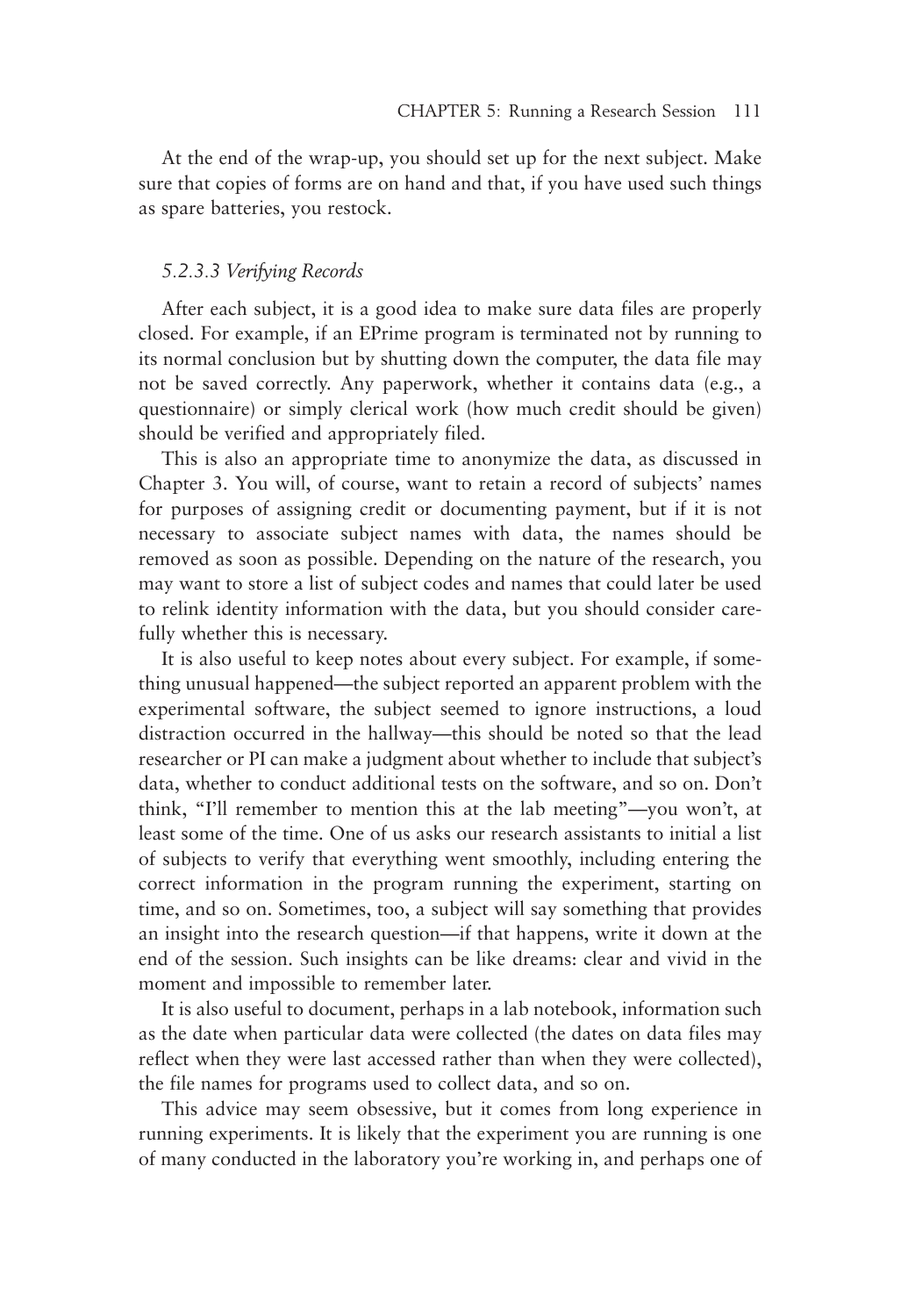many that you're running yourself. Having a record you don't need is not a problem; lacking a record you do need may mean that the data collection effort was wasted or at least that you will need to spend a lot of time reconstructing exactly what you did.

# 5.2.4 Running Simulated Subjects

You may find yourself running simulated subjects. User models and simulations are increasingly used, both as stand-alone objects and sometimes as part of a study to provide a social context. For example, to model a social situation, you might have two intelligent agents act as confederates in a resource allocation game (Nerb, Spada, & Ernst, 1997). These agents provide a known social context in that their behavior is known and can be repeated, either exactly or according to a prescribed set of knowledge.

When you run simulations as subjects, you should keep good notes. There are often differences between the various versions of any simulation, and this should be noted. Simulations will also produce logs, and these logs should be stored as securely and accurately as subject logs. There may be more of them, so annotating them is very prudent.

If you create simulations, you should keep a copy of the simulation with the logs as a repeatable record of the results. You should perform enough runs that your predictions are stable (Ritter, Schoelles, Quigley, & Klein, 2011) and then not modify those files of model and runs but only copies of them.

Obviously, many of the issues discussed in this chapter do not apply to simulated subjects—no one, to our knowledge, has ever proposed that a simulated subject should be debriefed! Nevertheless, the importance of a clear protocol for your experiment is unchanged.

# **5.3 Other Issues**

While running a session, issues may arise. Often these are negative, and you want to be prepared for them. Sometimes, however, you can learn something not anticipated.

# 5.3.1 Missing Subjects

Every study has two key parties—the experimenter and the subject or subjects (when running groups). Inevitably, you will encounter a situation where a participant does not show up, despite having an appointment. While participants should notify you in advance if they are going to be absent, keep in mind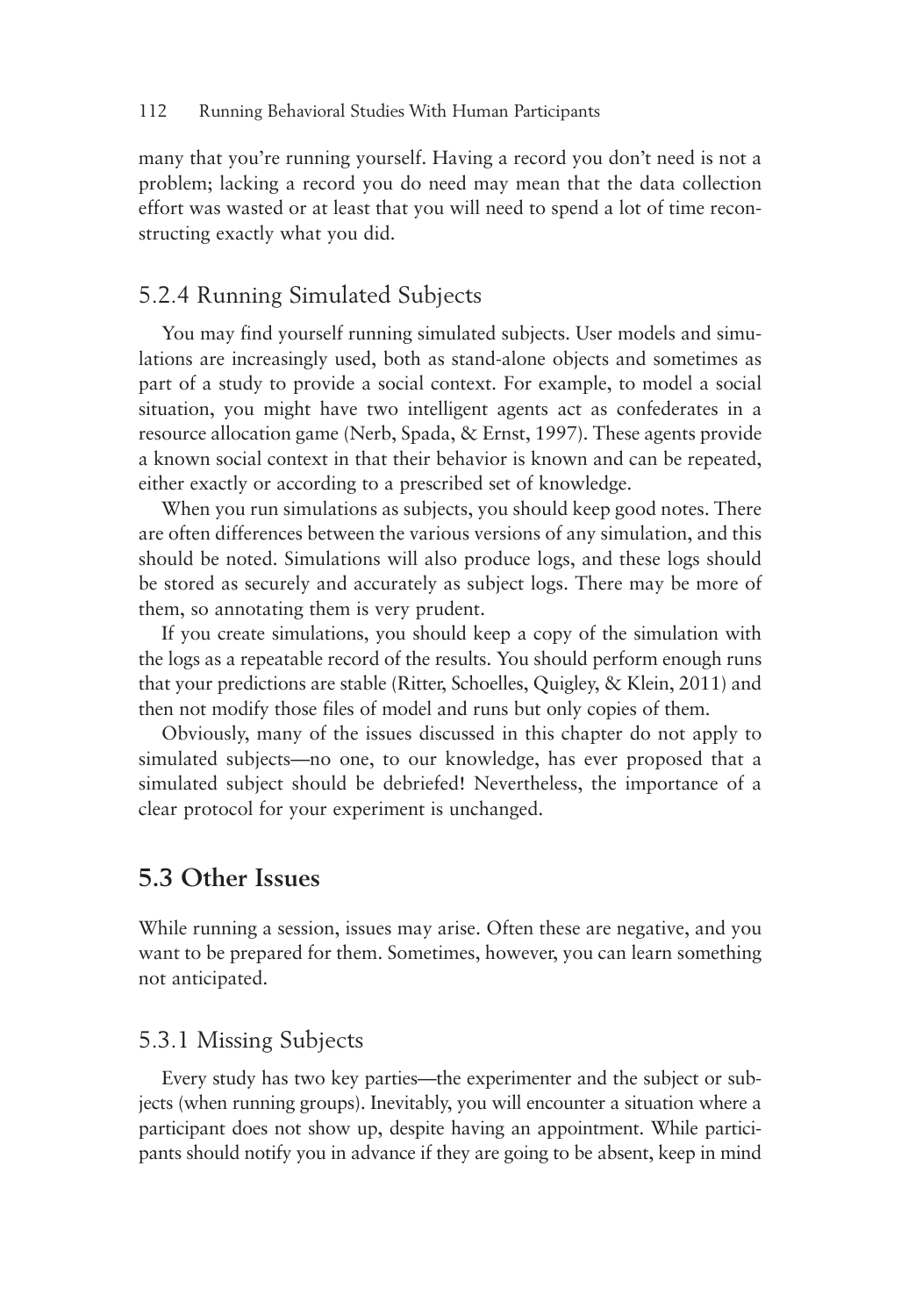that missed appointments do happen, and plan around this eventuality. Subjects are participating voluntarily (even when they receive compensation) nobody is required to participate in a particular experimental procedure. Therefore, it is appropriate to be gracious about absences. Where possible, we recommend offering to reschedule once. However, when there are repeated absences, it is often not worth rescheduling. Bethel and Murphy (2010) estimated that about 20% of subjects will fail to arrive. This seems slightly high to us; for example, in the Psychology Department subject pool at our university, the no-show rate is typically 5% to 7%. In any case, the lesson is that you will have to schedule more subjects than your target to reach your target number of subjects, particularly for repeated session studies, studies with groups, or populations with understandable difficulties.

In some cases, you as an experimenter may need to cancel an experimental session. It is unacceptable for an experimenter simply not to show up for a session. When you really have to cancel the experiment, you should do it in advance. Furthermore, as the experimenter, you should cancel a session by directly contacting the participants.

Note that in some cases, there will be specific rules about these issues for example, the policies of your subject pool may require 24-hour notice to cancel an experimental session or may have criteria for when absence is excused or unexcused. It is important to know and follow these rules.

# 5.3.2 Other Problems and How to Deal With Them

Most cognitive psychology and human–computer interaction studies run smoothly. However, if you run experiments long enough, you will encounter problems—software crashes, apparatus breaks, power goes out, and so on. Sometimes, too, there are more person-oriented problems—difficult subjects or problems that involve psychological or physical risks to the subject. Ideally, the research team will have discussed potential problems in advance and developed plans for handling them. It is the nature of problems, though, that they are sometimes unanticipated.

The most common problems are minor—software or equipment failures, issues with materials, and so on. In responding to such problems, the most important things to remember are (a) remain calm—it's only an experiment and (b) try to resolve the problem in a way that does not cause difficulties for your subject. For example, computer problems are often solved by rebooting the computer—but if this happens 30 minutes into a 1-hour session and you would have to start over at the beginning, it is not reasonable to expect the subject to extend his or her appointment by half an hour, nor would the data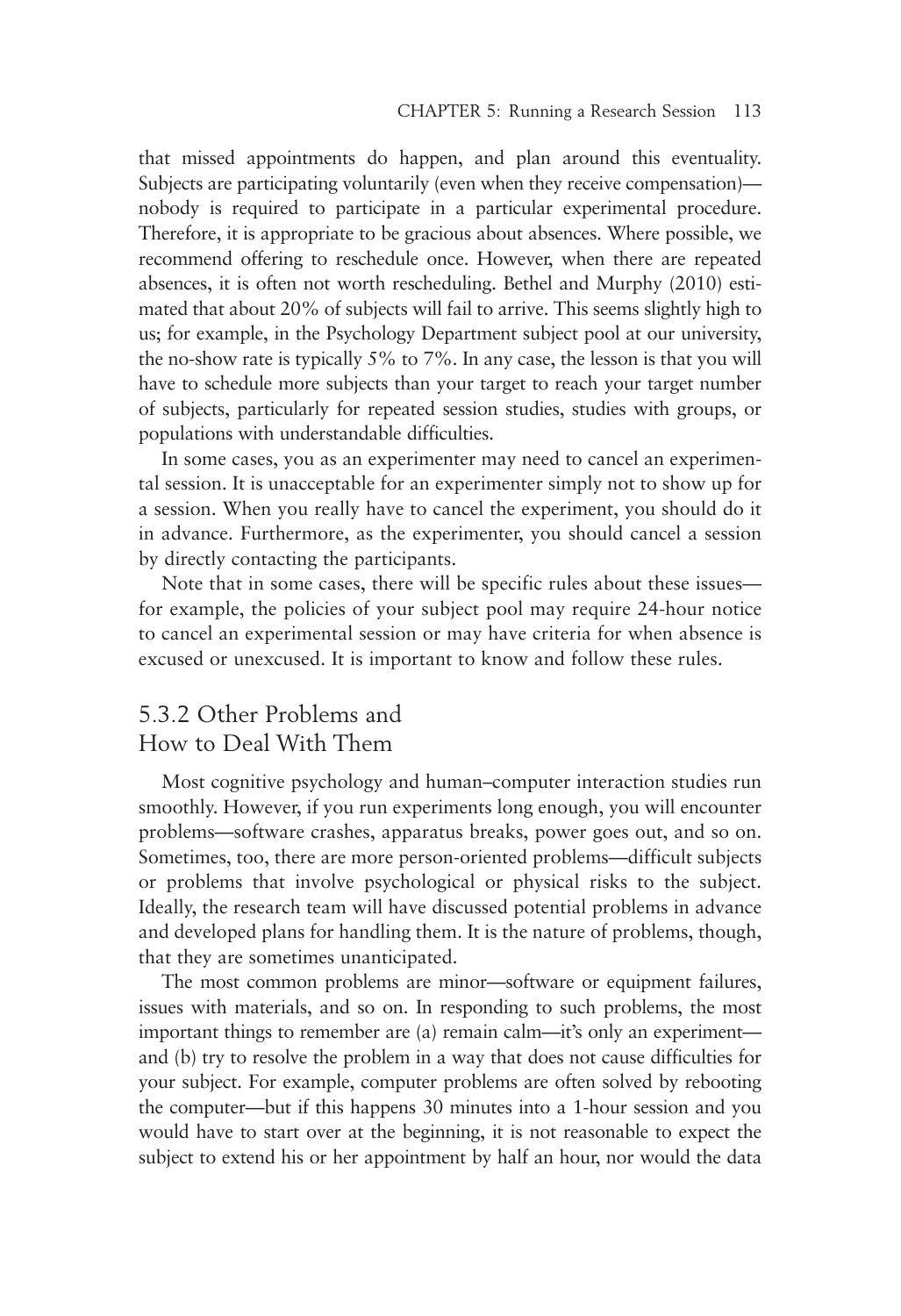likely be usable. Often, the best thing to do is apologize, give the subject the compensation promised (after all, the subject made the effort to attend and the problem is not the subject's fault, and it is appropriate to be generous in these circumstances), make a note in the lab notebook, and try to fix things before the next subject appears.

It can be harder to deal with problems caused by difficult subjects. Sometimes, a subject may say, "This is too boring; I can't do this . . . ," or simply fail to follow instructions. Arguing with these subjects is both a waste of your time and unethical. As noted in Chapter 3, a basic implication of the voluntary participation is that a subject has the right to withdraw from a study at any time, for any reason, without penalty. Depending on the situation, it may be worthwhile to make one attempt to encourage cooperation—for example, saying, "I know it is repetitive, but that's what we have to do to study this question"—but don't push it. A difficult subject is unlikely to provide useful data, anyway, and the best thing is to end the session as gracefully as you can, note what went on, and discuss the events with the PI.

You can also encounter unexpected situations in which a participant is exposed to some risk of harm. For example, occasionally, a subject may react badly to an experimental manipulation such as a mood induction or the ingestion of caffeine or sugar. It is possible, though extremely rare, for apparatus to fail in ways that pose physical risks (e.g., if an electrical device malfunctions). And very rarely, an emergency situation not related to your experimental procedure can occur—for example, we know of instances in which subjects have fainted or had seizures while participating in experiments, and fire alarms can go off at any time.

Investigators must be committed to resolving these problems ethically, recognizing that the well-being of the participants supersedes the value of the study. If an emergency situation does arise, it is important that the experimenter remain calm and in control. If necessary, call for help. If the problem is related to the experimental procedure, it may be wise—or necessary—to cancel upcoming sessions until the research team has discussed ways to avoid such problems in the future.

It is important to bring problems and risks to the attention of the lead researcher or PI. In the event of problems that result in harm to subjects, it is important to consult the relevant unit responsible for supervising research, such as the IRB. These problems are called "adverse events" and must be reported to the IRB.

# 5.3.3 Chance for Insights

Gathering data can be tedious, but it can also be very useful. The process of interacting with subjects and collecting data gives you a chance to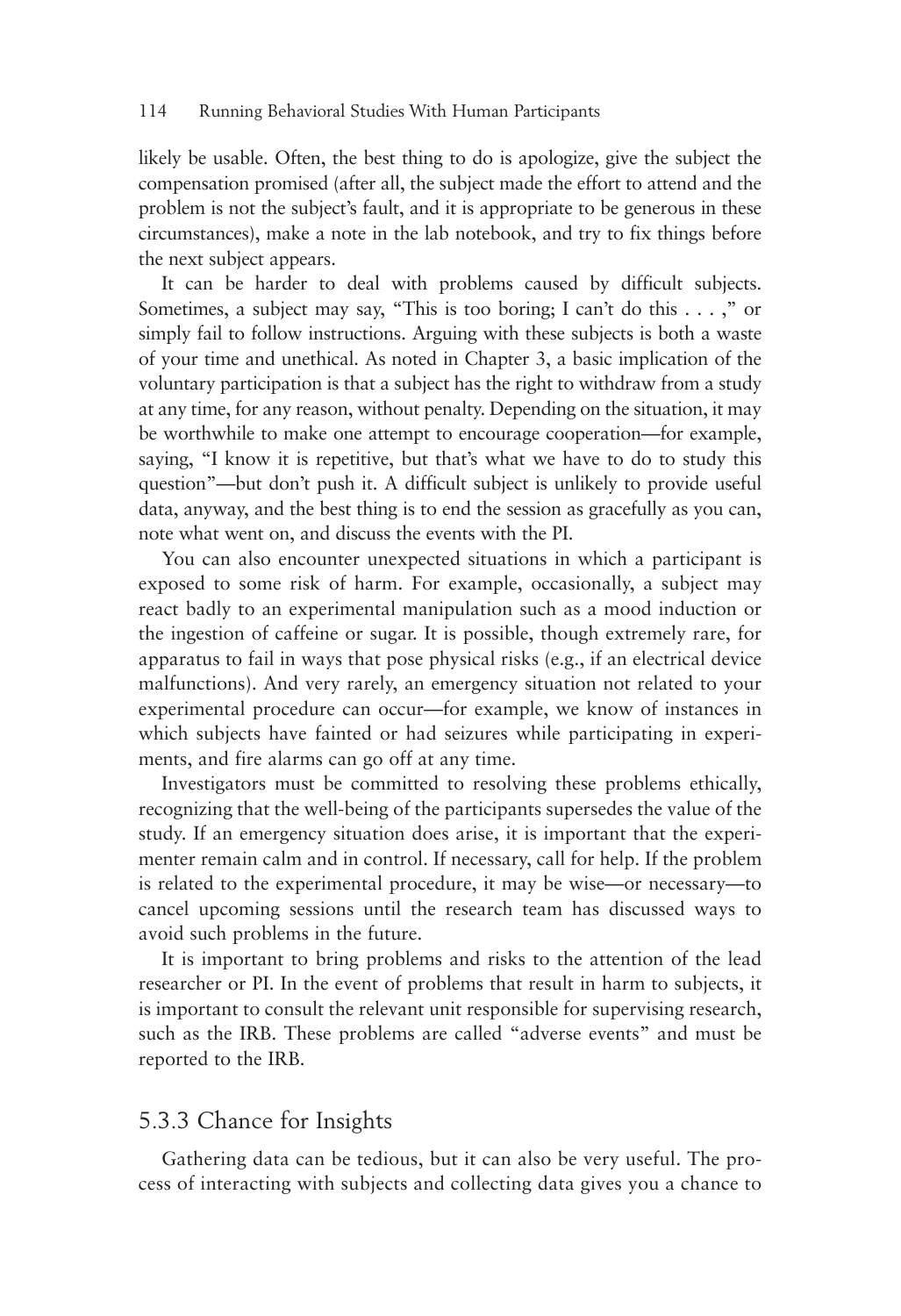observe aspects of behavior that are not usually recorded, such as the subjects' affect, posture, and emotional responses to the task. These observations that go beyond your formal data collection can provide useful insights into the behavior of interest. Talking informally with subjects after they have finished the experiment can also provide insights. You may find that subjects did not understand some aspect of the instructions. This is shown in Figure 5.4, where insights from debriefing may provide feedback (shown with the dashed arrow) that alters the setup and running of a session.

Obtaining these kinds of insights and the intuition that follows from these experiences is important for everyone, but gathering data is particularly important for young scientists. It gives them a chance to see how previous data have been collected and how studies work. Reading will not provide you this background or the insights associated with it; rather, this knowledge comes only from observing the similarities and differences that arise across multiple subjects in an experiment.

So be engaged as you run your study and perform the analysis. These experiences can be a source for later ideas, even if you are doing what appears to be a mundane task. In addition, being vigilant can reduce the number and severity of problems that you and the lead investigator encounter. Often, these problems may be due to changes in the instrument or changes due to external events. For example, current events may change word frequencies for a study on reading. Currently, words such as *bank*, *stocks*, and *mortgages* are very common, whereas these words were less prevalent a few years ago. Billy Joel's song "We Didn't Start the Fire" highlights these changes.

# **5.4 Running the Low Vision HCI Study**

The example studies again illustrate concepts in this chapter. Judy's study illustrates the importance of piloting and what can be learned about the apparatus during the pilot study. While starting to set up the pilot study, Judy identified the experiment's first major issue: The company's software was not cross-system compatible; that is, it did not run on all versions of Windows. This was useful information and helped refine the experimental setup and protocol.

During the pilot study, the two pilot subjects (who were legally blind and not part of the subject pool) identified persistent text-to-voice issues. The team was able to successfully implement a version of the software that was cross-system compatible for the experiment, but the text-to-voice issues could not be entirely eliminated within the time period allotted for the study.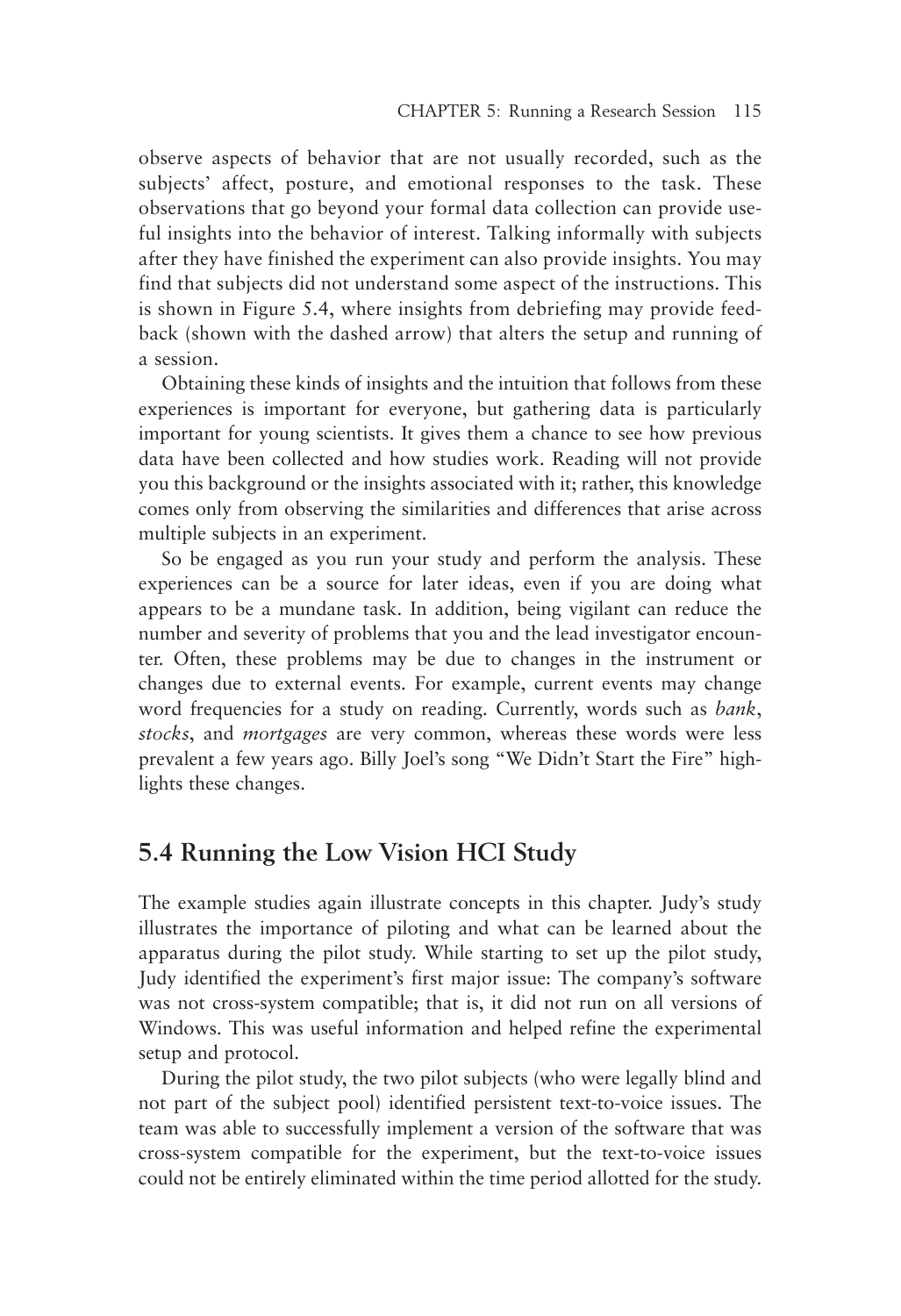These problems caused Judy to reconsider her test groups, adding two additional groups. Besides the control group (unmarked navigation bar) and the first experimental condition (marked navigation bar), she added two other experimental conditions: (a) a customizable graphical interface controlled with the arrow keys, without a marked navigation bar and (b) a customizable graphical interface with a marked navigation bar.

The decision to add a customizable graphical interface was in response to the text-to-voice issues—the company's text-to-voice processing had a difficult time with book and movie titles, particularly if those titles included numbers. A major component of Judy's experiment tested the software's ability to support users' browsing book and movie titles. The relative lack of surrounding text in these lists caused the software's hidden Markov models to frequently misread years as numerals. Because the software's statistical tools for disambiguating between differing pronunciations also largely depended on surrounding text, Judy's text-to-voice software would in some cases mispronounce words—for instance, failing to distinguish between the noun and verb forms of the word *project*. Consequently, in the pilot study, Judy was uncertain if the lag times associated with the original experimental conditions were, in fact, a result of the treatment or confusion caused by the text-to-voice issues.

To isolate to some extent the effects associated with the software, Judy's team implemented a customizable graphical interface that allowed users to increase the size of a selected object with the up-and-down arrow keys and the color with the left-and-right arrow keys.

# **5.5 Running the Multilingual Fonts Study**

In this example, developing our discussion from Chapter 4 regarding internal validity, we specifically discuss piloting to improve internal validity. Through piloting, we often find procedural or methodological mistakes that have consequences for an experiment's internal and external validity.

In the initial pilot data, Ying discovered a distribution in the data that she could not initially explain. The effect of changes in pixel density and size matched her expectations (denser letters were generally clearer, as were larger ones, with the magnitude of these effects eventually flattening off). Also as expected, she did find a relationship between matrix formats and these thresholds when the participants encountered a black font on a white background. However, she found that her color findings, even for Roman characters, did not match the literature. Previous work had shown that not only a font's size and density but also its brightness difference has an influence on its readability, and that light text on dark backgrounds and dark text on light backgrounds have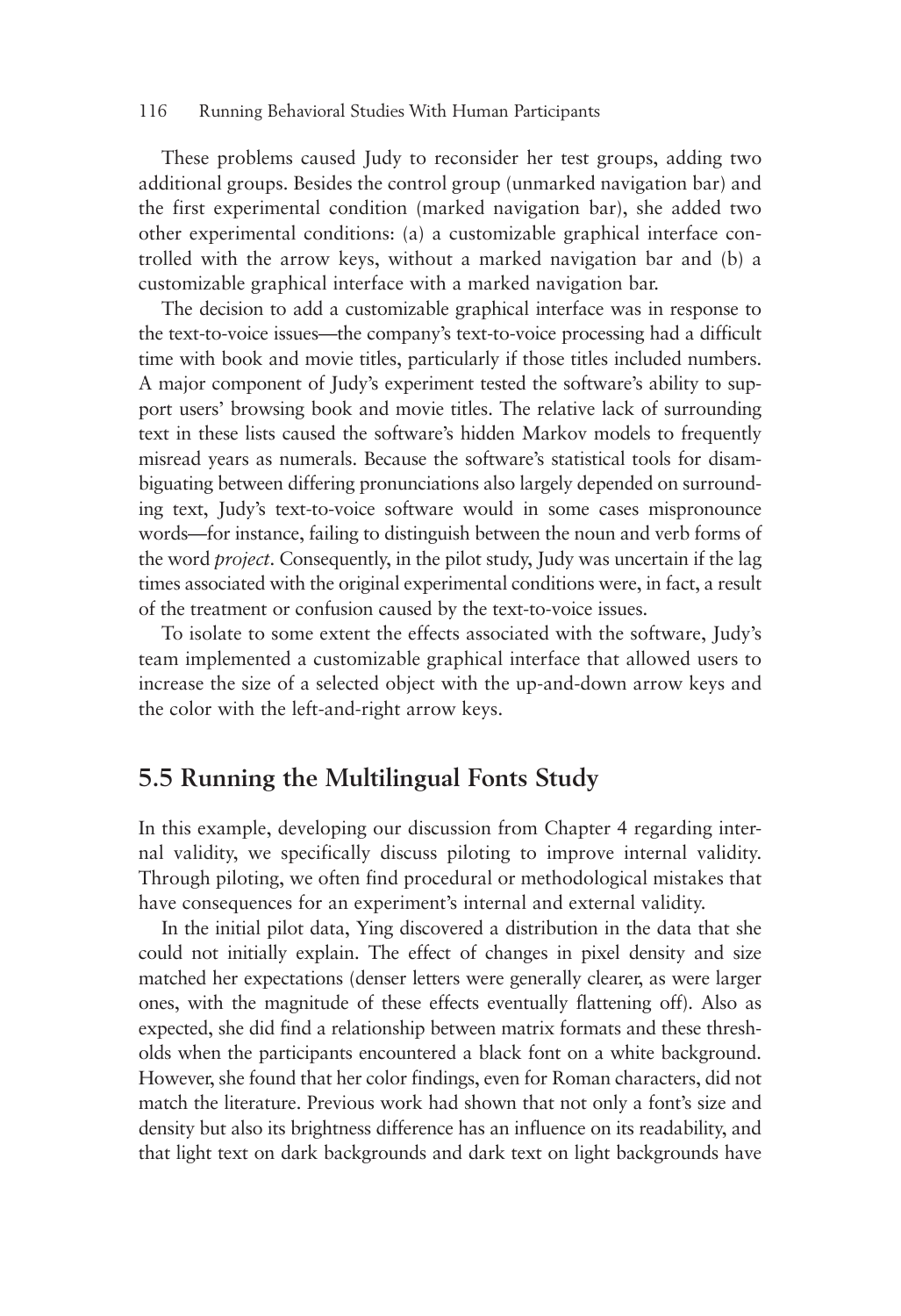predictably different distributions. Ying and Edward's pilot data did not even remotely match the distributions found in the literature.

Ying, Edward, and the PI began brainstorming about the possible causes for this discrepancy. Looking through the pilot study's screening questionnaire, Edward noted that there were no questions regarding color-blindness. Further, the initial survey questions asked the participants to rank the matrix formats' colors relative to each other for formats of a given size and density. The initial list did avoid sequentially listing orange, red, and green matrix formats; however, it listed a blue matrix format followed by a yellow one. Many participants refused to complete the rankings because they could not see any distinguishable differences between the matrix format within a given size and density condition. Consequently, Ying's light-background/dark-font distribution was essentially bimodal and incomplete, where the bimodality was a result of whether the format was ranked or not.

To address this problem, Edward and Ying expanded the screening questionnaire to include questions about color-blindness. In addition, they replaced their relative ranking scale and replaced it with a Likert scale, where participants encountered each color for a given condition separately. They then could respond to the question, "Do you find this sentence easy to read?" by selecting one of five answers: strongly agree, agree, unsure, somewhat disagree, or disagree.

Summarizing the data required additional steps, because on this measure the relative emotional distance between selections cannot be assumed—the distance between *strongly agree* and *agree*, for instance, may be larger or smaller than that between *unsure* and *agree* for a given topic. So, for the purposes of summarizing the data, Ying had to group selections into positive and negative responses and then order the color format within a given pixel/ density condition with respect to the number of positive or negative responses collected. Ying could then see the gradation in user preferences for the given brightness differences across the various matrix formats, both in the new pilot data and later in the study.

Piloting, in this case, led to a slightly different but better procedure. The data were slightly harder to analyze, but the data were cleaner, and colorblind subjects were not frustrated.

# **5.6 Running the HRI Study**

The HRI (human–robot interface) study also illustrates issues that arise when running a study and resolution of those issues. A problem that Bob is very likely to find in running his study is that of recruiting suitable subjects.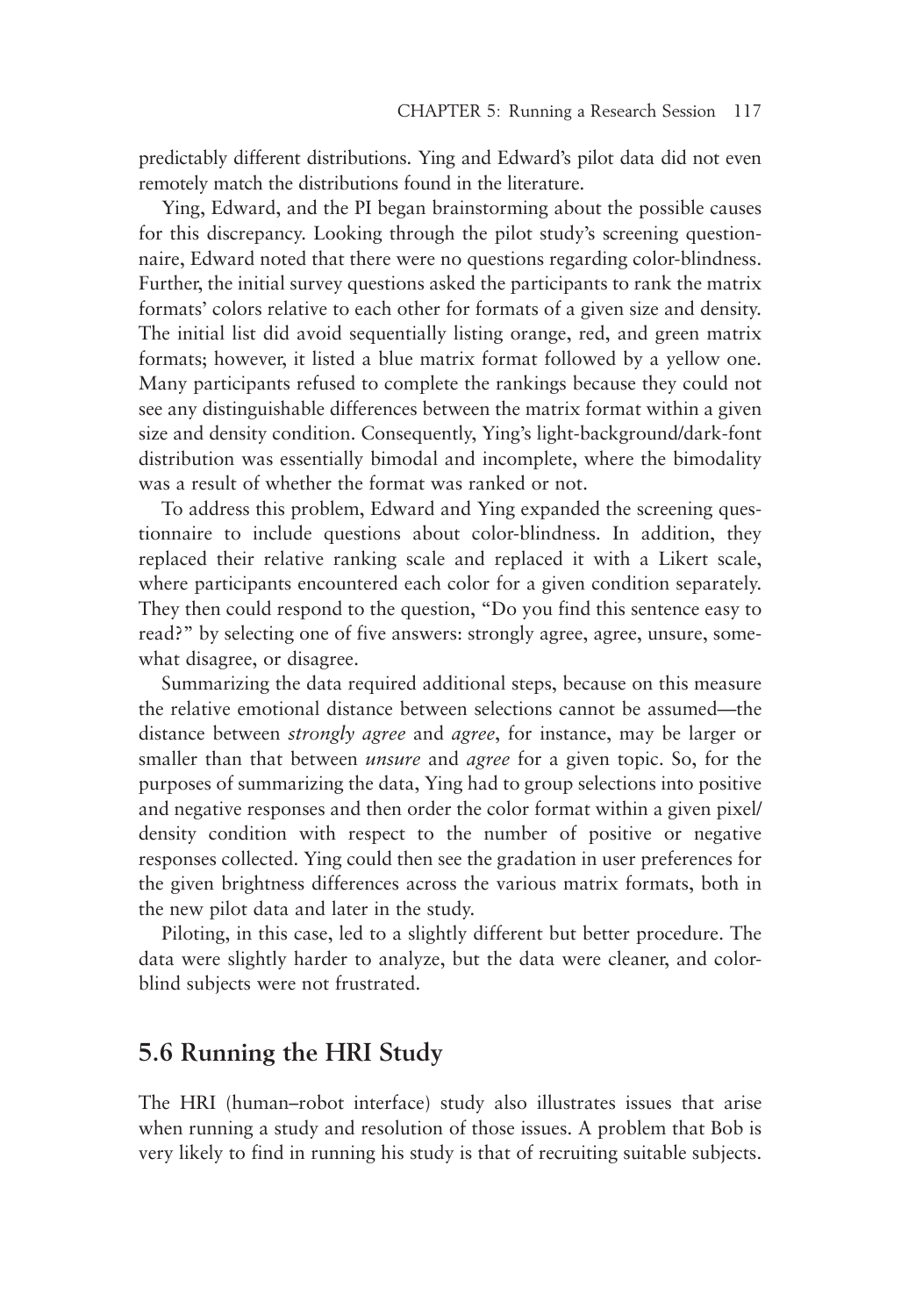Unlike universities, companies frequently do not have a lot of potential subjects available. Often, the only people readily available are those who know about the product or have a vested interest in seeing the product succeed commercially. These are not ideal subjects to test a robot. Bob will have to look into recruiting people through newspaper ads, casual contacts, and other contacts at and through the company.

When piloting his study, Bob found that the default video format for his camera did not match the video-editing tools. This was quickly and easily fixed by changing the video at the recording. Otherwise, it would have added a needless step. He also bought a large disk drive—two, actually: one to record to and one to store off-site—to back up his video recordings. (He was careful to encrypt the disk.)

In running his study in service of a company developing a product, Bob might find that he is tempted to terminate his study or controlled observation early when he finds useful results. Of all our examples, his study would be the most appropriate to terminate early because that is what he is looking for—changes that lead to a better product. He is not looking for a general answer to publish but is looking for results to improve his product. On the other hand, if the people he is trying to convince are skeptical, he may particularly want to finish the study because robots are hard to set up and maintain and more reports of subjects pounding the table in frustration may be more convincing. Similarly, if he finds dangerous conditions or results that are conclusive on an engineering level, he has an obligation to provide his feedback early and not put further subjects at risk.

# **5.7 Conclusion**

Running the experiment is usually the culmination of a lot of work in developing the research question and hypotheses, planning the experiment, recruiting the subjects, and so on. It can also be the fun part, as you see your work coming to fruition and the data accumulate. There is a lot to attend to while running an experiment, but it is the last step before you have data to analyze and can find the answer to your research question.

# **5.8 Further Readings**

Huck, S. W., & Sandler, H. M. (1979). *Rival hypotheses: Alternative interpretations of data based conclusions.* New York: Harper & Row.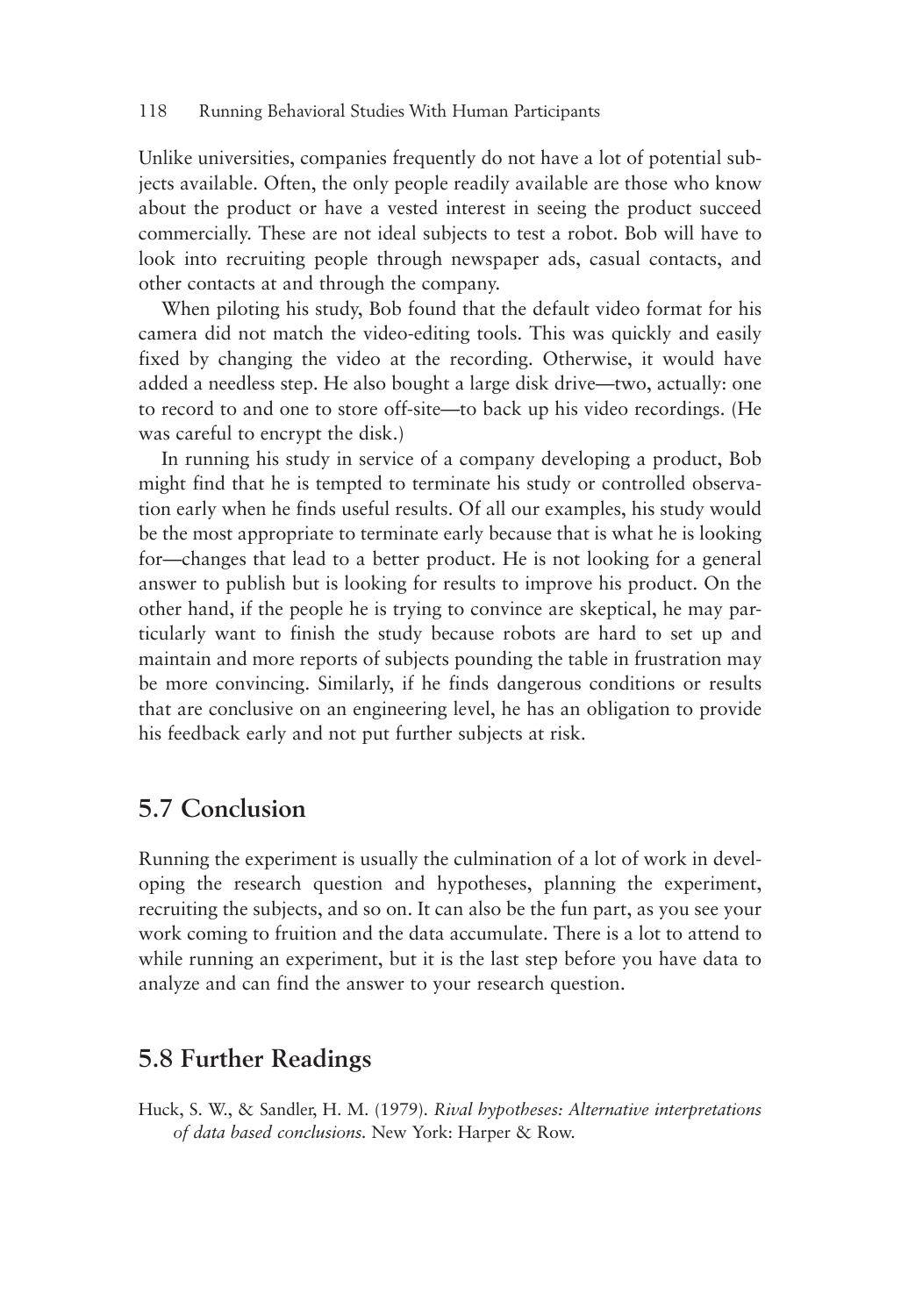This book provides a set of one-page case studies about how data can be interpreted and what alternative hypotheses might also explain the study's results. Following each case study is an explanation of what other very plausible rival hypotheses should be considered when interpreting the experiment's results. This book is engaging and teaches critical thinking skills for analyzing experimental data. It also reminds you of biases that can arise as you run studies. It would be useful as a reading for other chapters in the present text as well.

Mitchell, M. L., & Jolley, J. M. (2012). *Research design explained* (8th ed.). Belmont, CA: Wadsworth.

This book's appendix ("Online Practical Tips for Conducting an Ethical and Valid Study") offers useful tips similar to those in the present text.

# **5.9 Questions**

# Summary Questions

- 1. Describe the following terms.
	- a. What is *debriefing*?
	- b. List the procedures in debriefing, as noted by Mitchell and Jolly (2012).
	- c. What is a *simulated subject*?
	- d.What is an *adverse event*?
	- e. What does *double-blind* refer to?
- 2. Consider where each of the example studies could be run in your environment, and draft a plan for doing so.
- 3. When can a subject decide to stop participating in a study?

# Thought Questions

- 1. *Preparing a study*. Refer to the example scripts in Appendix 2. For your own study or one of the example studies, do the following:
	- a. Prepare an experimental script.
	- b. Prepare an informed consent form.
	- c. Prepare a debriefing form.
- 2. Using only one figure or a similar, short (about 1-minute) task, prepare a short script to test the use of an ATM machine or logging into a computer. Run five people and note how you revised the script through using it.